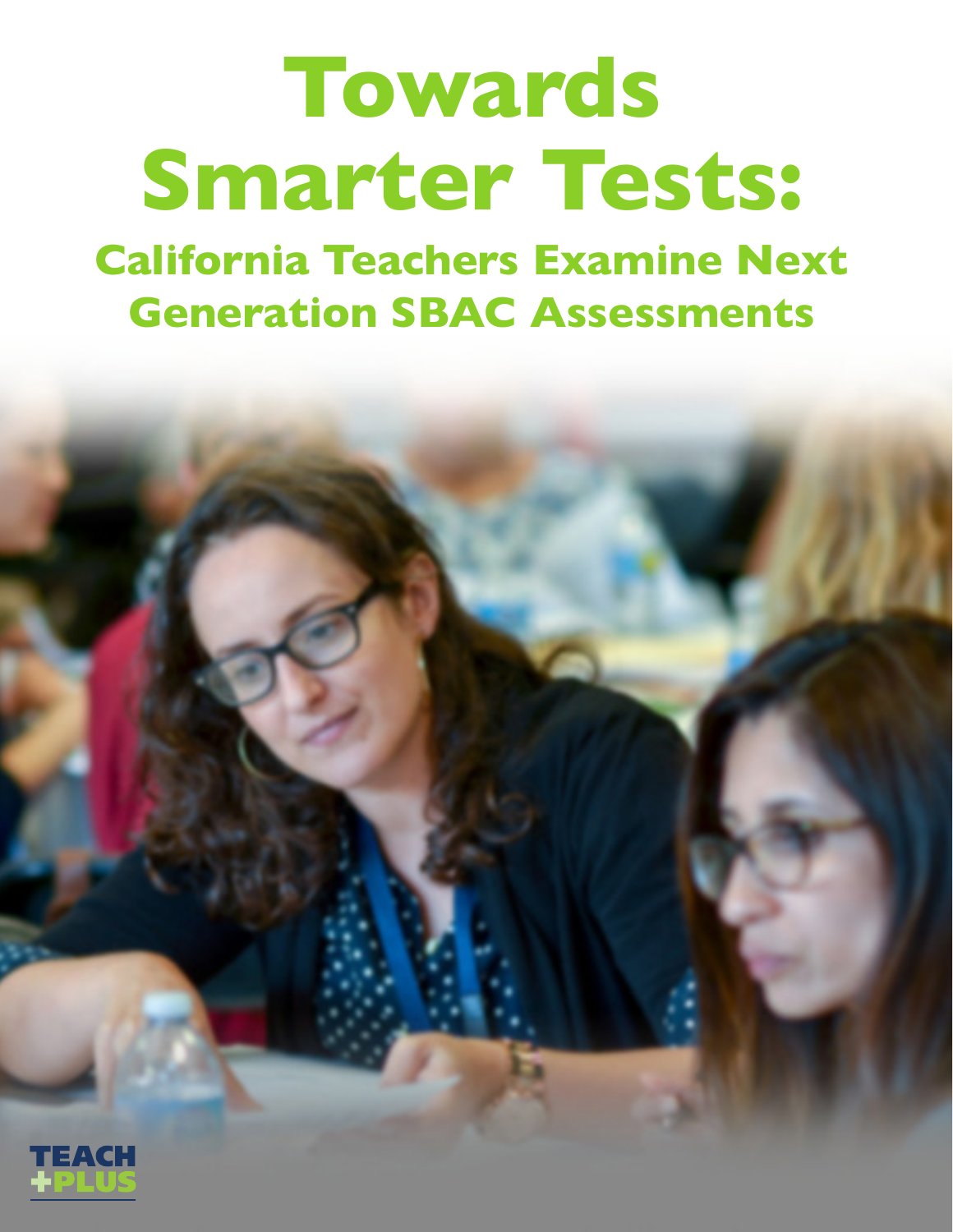# **INTRODUCTION**

What do California teachers think about the quality of the new assessments designed to measure the Common Core State Standards (CCSS)? When given the opportunity to deeply examine the content of test items from the Smarter Balanced Assessment Consortium (SBAC), what do teachers think about the quality and rigor of the test and its alignment to CCSS? How does the test compare to previous California state tests? When it comes to the test's implementation, do teachers have the supports they need to prepare their students to take the next generation assessments?

To address these and other questions about the test's quality and implementation, Teach Plus brought together 68 Los Angeles-area teachers for an intensive evening of professional development to learn more about the SBAC questions and critically examine a series of topics related to the assessment. The teachers reviewed sample SBAC test items, discussed them with their grade- and subject-level teams, and provided feedback on the quality of the test, including how well it measures the knowledge and skills students must develop to be college- and career-ready.

The Los Angeles SBAC event follows a series of seven "Testing the Test" events that Teach Plus held in three states and the District of Columbia in the fall of 2014, where more than 1,000 teachers examined the Partnership for Assessment of Readiness for College and Careers (PARCC) assessment. Together, these events present the views of a large, diverse group of teachers nationwide on the quality of next generation assessments.

Our report is organized around five key findings that emerged from the California teachers' feedback and concludes with suggestions for the developers of SBAC assessments on content, and for the district and state leaders on implementation.

#### **RESEARCH QUESTIONS**

When analyzing data from the event, we looked at two key areas related to the SBAC: content of the assessments and implementation of the test. With regards to test content, we first explored whether the SBAC represents an improvement over previous state assessments. Then, we wanted to know more specifically what teachers think about how appropriate, in terms of content and rigor, Smarter Balanced assessments are for students.

With regards to implementation, we looked at the technology students use to access the exam. We asked teachers how well prepared they feel their students were to access the technology of the 2015 SBAC, as well as which devices are most appropriate for students taking the test. Additionally, we looked at the kinds of instructional supports teachers would need to prepare their students to succeed on the SBAC. Lastly, we explored the types of professional development related to the SBAC that would be useful to teachers.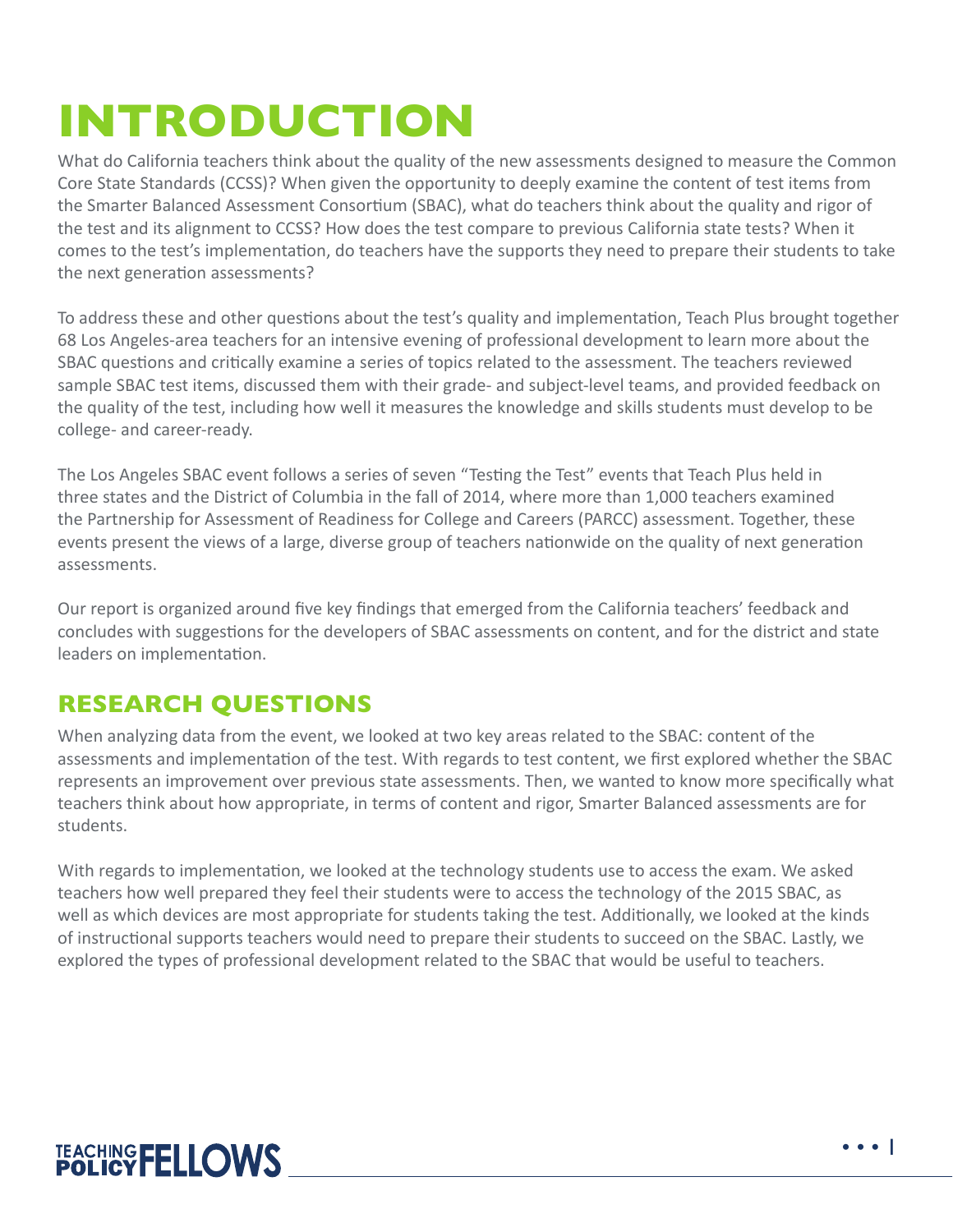#### **FINDINGS**

#### **TEST CONTENT**

**FINDING #1** Teachers overwhelmingly agree that the Smarter Balanced assessments represent a significant improvement over the previous California Standards Test (CST).

**FINDING #2** Teachers believe the SBAC assessments closely align with Common Core State Standards, assess an appropriate depth of student knowledge, and demand high levels of critical thinking.

**FINDING #3** Teachers think there is a need to ensure consistency across subject areas in the areas of rigor, accessibility, and clarity.

#### **TEST IMPLEMENTATION**

**FINDING #1** Teachers identified a lack of preparation among students using appropriate technology prior to the administration of the SBAC, as well as a discrepancy between which technologies they believe are most appropriate for students and which technologies are currently used.

**FINDING #2** Teachers feel strongly that they need uniform access to CCSS-aligned curricula and SBACaligned formative assessments, as well as the ability to develop these assessments themselves.

**FINDING #3** Teachers expressed a need for professional development focused on how to use SBAC results to inform instruction and how to track students' mastery of skills.

#### **TEST CONTENT**

#### **FINDING #1 Teachers overwhelmingly agree that the Smarter Balanced Assessments represent a significant improvement over the previous California Standards Test (CST).**

In comparing the quality of SBAC assessments with previous state assessments (CST), 70 percent of surveyed teachers believed that SBAC assessments are of higher quality. Only seven percent of surveyed teachers believed that SBAC assessments are of a lower quality than previous state assessments (see Figure 1). $<sup>1</sup>$ </sup>

Teachers identified several key strengths of the SBAC assessment, including its measurement of critical thinking skills, its measurement of skills that students need to be college- and career-ready, and its variety of questions. These findings correlate with qualitative responses from the teachers, who expressed longstanding concerns with various aspects of the CST. Based on quantitative and qualitative responses, teachers see SBAC as a clear improvement over the previous CST assessments.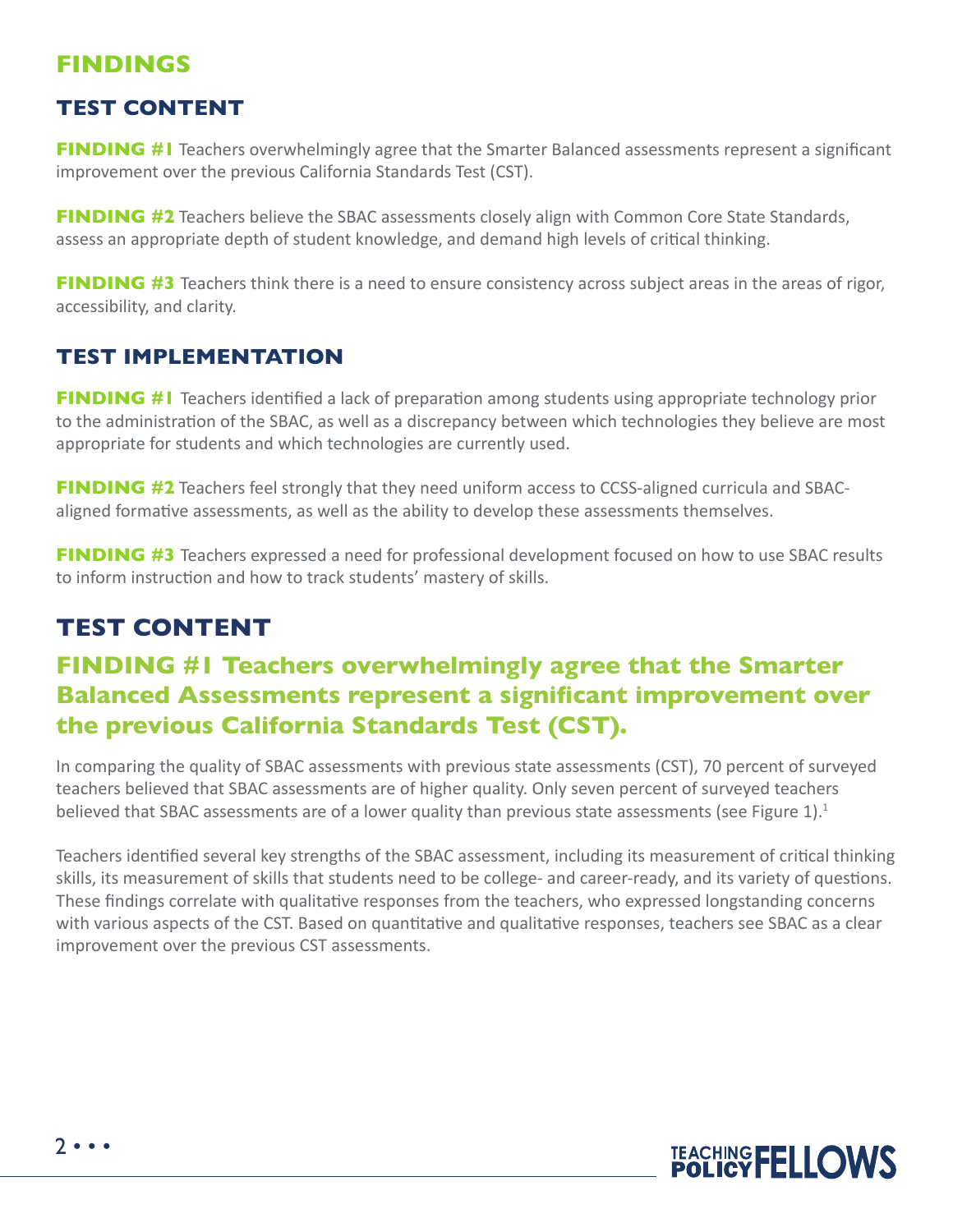#### **Figure 1**

**Question: "How would you rate the quality of your previous state assessment as compared to SBAC?"** 



- **SBAC** is a higher quality assessment **when compared to our previous state assessment**
- **SBAC is about the same as our previous state assessment**
- **SBAC** is a lower quality assessment **when compared to our previous state assessment**

#### **FINDING #2 Teachers believe the SBAC assessments closely align with Common Core State Standards, assess an appropriate depth of student knowledge, and demand high levels of critical thinking.**

In evaluating SBAC question-by-question, teachers found that the test does well in being closely aligned to the CCSS, measuring an appropriate depth of student knowledge, demanding high levels of critical thinking, and measuring the skills students must have to be prepared for college and beyond.

The teachers who reviewed the SBAC sample items found the test to be well-aligned to the CCSS. More than half of the teachers surveyed (53 percent) believed that SBAC is either "extremely well-aligned" or "quite wellaligned" to the CCSS. Only six percent of surveyed teachers believed that the test is "not at all well-aligned" or "slightly well-aligned" to CCSS.<sup>2</sup>

Teachers were particularly pleased with the depth of student knowledge the test measures – the majority said that the test measured neither too deep nor too shallow a depth of student knowledge. Sixty-three percent of teachers said that the SBAC is assessing an appropriate depth of student knowledge according to the Depth of Knowledge levels many teachers use in creating authentic classroom assessments. Eleven percent of surveyed teachers believed that the SBAC is assessing too shallow a depth of student knowledge and 26 percent believed that the SBAC is assessing too deep a depth of student knowledge (see Figure 2).<sup>3</sup>

#### **Figure 2**

**Question: "Is SBAC assessing an appropriate depth of student knowledge as compared to the Common Core State Standards?" (n = 62)**

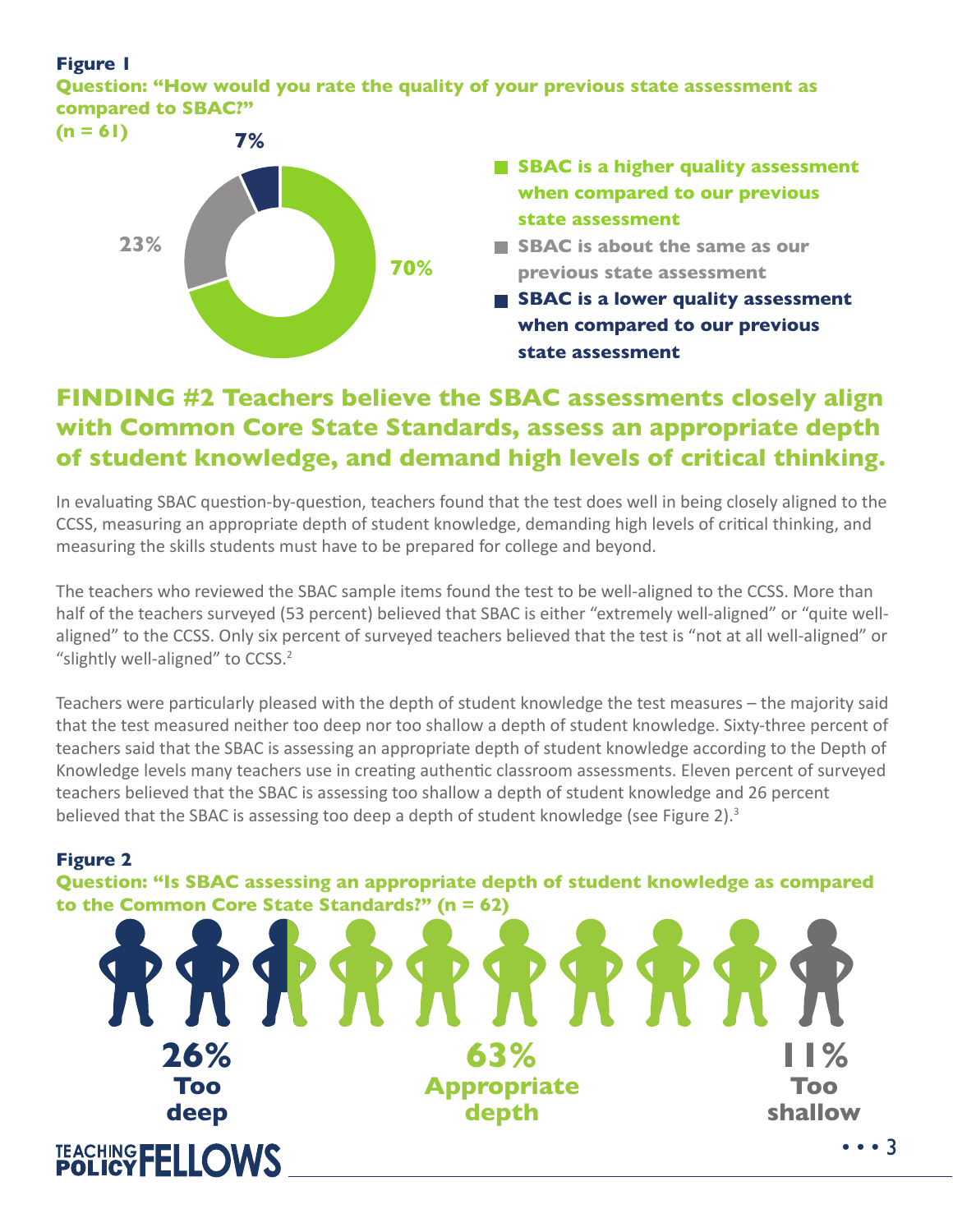Teachers also believed that the SBAC does a good job in measuring students' critical thinking skills. Sixtyone percent of surveyed teachers believed that the SBAC assessments measure critical thinking skills either "extremely well" or "very well." Only five percent of teachers felt that these assessments do "not well at all" or "not very well" in measuring critical thinking skills (see Figure 3).<sup>4</sup>

#### **Figure 3**

#### **Question: "Based on your prior experiences and what you have seen today, how well does SBAC do in measuring critical thinking skills?" (n = 62)**



When it comes to measuring skills that students must have in order to be college- and career-ready, 55 percent of teachers believed that the assessments do "extremely well" or "very well." Only six percent of teachers believed that the assessments do "not well at all" or "not very well" in measuring college- and career-ready skills.<sup>5</sup> Finally, teachers strongly believed that the SBAC assesses student knowledge using an appropriate variety of questions: 65 percent of surveyed teachers felt that that the SBAC assessment question variety is appropriate.<sup>6</sup>

#### **FINDING #3 Teachers think there is a need to ensure consistency across subject areas in the areas of rigor, accessibility, and clarity.**

While teachers found that the test succeeded in being aligned to the CCSS, measuring an appropriate depth of student knowledge, and requiring students to think critically, they expressed concerns about whether the test has appropriate, rigorous entry points for all students, and whether a lack of clarity might skew measurement of student achievement.

Surveyed teachers demonstrated varying views on the rigor and appropriateness of SBAC assessment questions. Fifty percent of teachers believed that SBAC assessment questions do either "extremely well" or "very well" at being appropriately rigorous for the grade level.<sup>7</sup> In analyzing qualitative feedback, we found that math and ELA teachers' impressions of the test's rigor and accessibility differed among grade and content levels.

The following section relies on qualitative data collected from teachers during Session I of the event, when they split into math and ELA sections and used rubrics to assess how well the SBAC does in meeting teacherdeveloped criteria.



4 • • •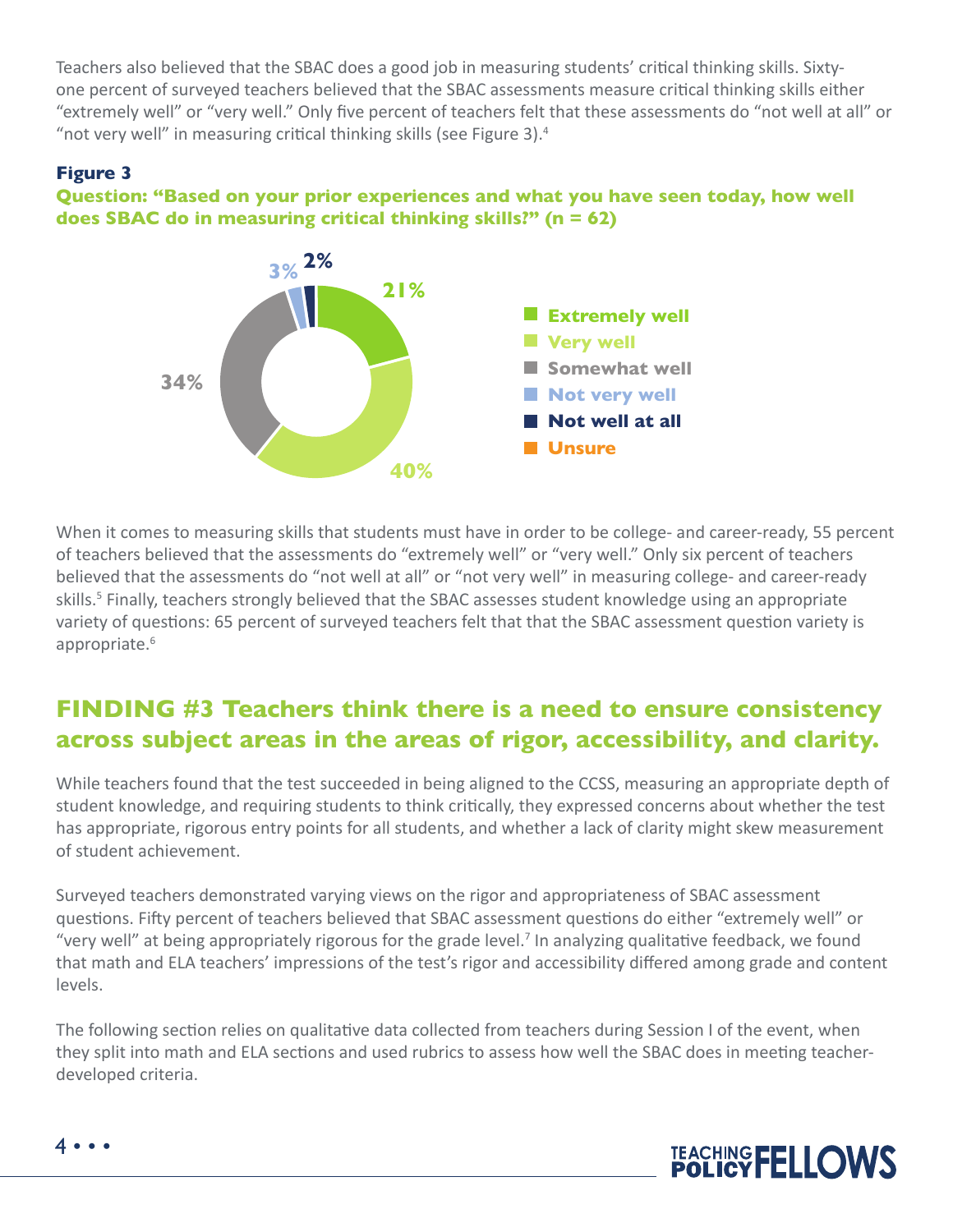Elementary and middle school math teachers were generally pleased with the test's level of rigor and balance of question types. A middle school math teacher wrote that the "variety of concepts, procedures, and applications are balanced." When assessing the rigor of specific test items, one teacher complimented multiple procedure math problems, as they "allow students to conceptualize multiple steps to get an answer." Similarly, ELA teachers praised rigorous text-dependent questions that correlated with the reading skills required to answer them. Specifically, when asked about positive aspects of the test questions, they said that the best questions not only required students to analyze information presented in the text, but also required them to synthesize the information in writing tasks.

On the other hand, some high school mathematics teachers voiced concerns that students are still being assessed on mainly procedural knowledge. They felt that the test lacked conceptual questions, and that the lack of these types of questions reduced the overall level of rigor of the test and did not encourage students to use multiple strategies to develop answers. They also felt that students might be unable to demonstrate college readiness without high-level trigonometry or calculus questions. One teacher explained, "Most questions only cover Algebra 1 and geometry. There is nothing about Algebra 2 and the test does not assess trigonometry."

Other areas of concern expressed by some ELA teachers had to do with length, cultural relevancy, and interest level of the passages. They believed, in many cases, that the length of the passages was not well matched with the developmental levels of students. For example, in their comments about accessibility, one elementary school teacher wrote, "The passages were too long. The number of questions does not match up with the length of the text." Qualitative data also revealed teachers' concerns that readings are sometimes not highinterest or, in some cases, culturally relevant. On cultural relevancy, a teacher explained, "Some places and references are not familiar to students…the test needs more diversity. There is a lot about animals." Comments suggest that some passages could be improved or shortened in order to make the test more accessible to different students.

Another aspect of the test that teachers explored concerned test clarity. Only about one third (32 percent) of surveyed teachers believe that the SBAC assessment does either "extremely well" or "very well" in being clear about what is being asked.<sup>8</sup> Through analysis of qualitative responses, it appears that the issue around lack of clarity can be broken down into choice and use of vocabulary and length of text and related questions.

In the teachers' comments on accessibility, several math teachers cited complex language of the questions as a hindrance to clarity and student success. One teacher wrote, "I feel like there is still a lot to do to prepare students (and teachers) to become comfortable with the language of the test." This teacher felt that several questions were too verbose in their wording. Another teacher explained, "The test seems to be increasing demands in terms of reading and comprehending text instead of increasing the difficulty of math concepts." Several comments from math teachers echo the concern that the language of the questions could confuse students, especially English Language Learners, and make it more difficult for them to apply appropriate math concepts.

The idea that the texts are sometimes too lengthy is prevalent in several surveys. Participants were concerned that questions and tasks are often embedded in dense, wordy sets of directions. For example, a math teacher wrote, "Sometimes wording of a question requires multiple reads to really understand what needs to be solved." When analyzing the writing task, one ELA teacher wrote, "[The task] got really convoluted in the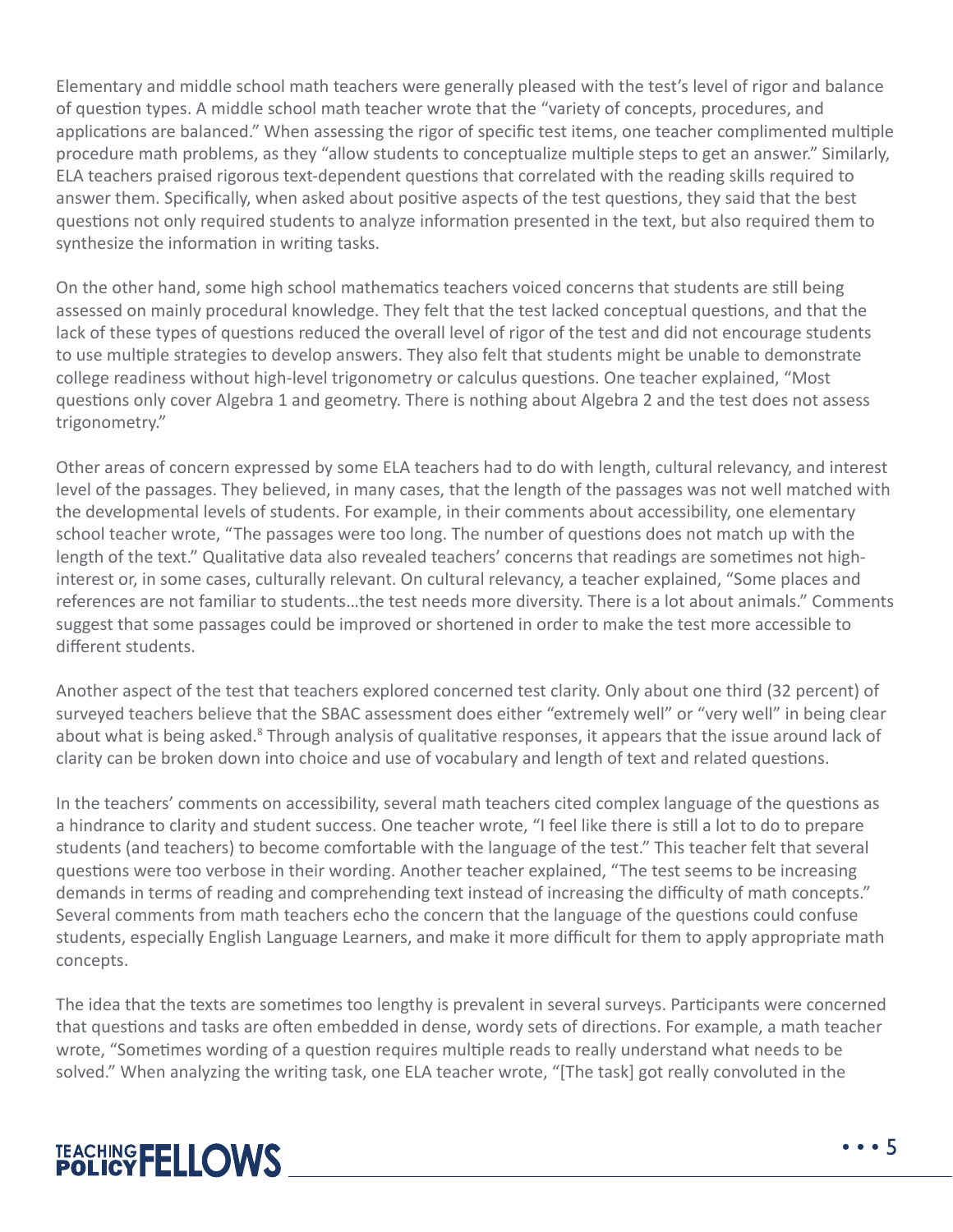source material, and the directions were really lengthy." In order to maximize students' chances of success on the SBAC, teachers believed that the questions and directions need to be clear and concise.

#### **TEST IMPLEMENTATION**

**FINDING #1 Teachers identified a lack of preparation among students using appropriate technology prior to the administration of the SBAC, as well as a discrepancy between which technologies they believe are most appropriate for students and which technologies are currently used.**

In evaluating the use of devices for students taking the SBAC assessments, teachers found that two sets of issues need to be addressed:

**1.** Students and teachers need the necessary technological experience and support.

**2.** The device used in preparing for and taking the SBAC assessments must enable students to maximize their performance.

Survey data regarding student readiness for the technological demands of the SBAC revealed that teachers, to a great degree, do not believe that students and teachers in California are receiving adequate technological support to be successful on the SBAC. Twenty-four percent of surveyed teachers reported that their students took the SBAC assessment on a device that was not used at all in their school. Twenty-nine percent of teachers said that their students used the type of device used on the SBAC on a daily or weekly basis (see Figure 4).<sup>9</sup> Therefore, teachers identified a need for access to more appropriate technology.

*The most high-need area at this time is the technology piece. Students should have been able to practice the test on the device that they would test on.*

- 11th grade social sciences teacher

#### **Figure 4**



**Question: "In your school setting, how often did your students use the type of device they took the SBAC with this year?" (n = 62)**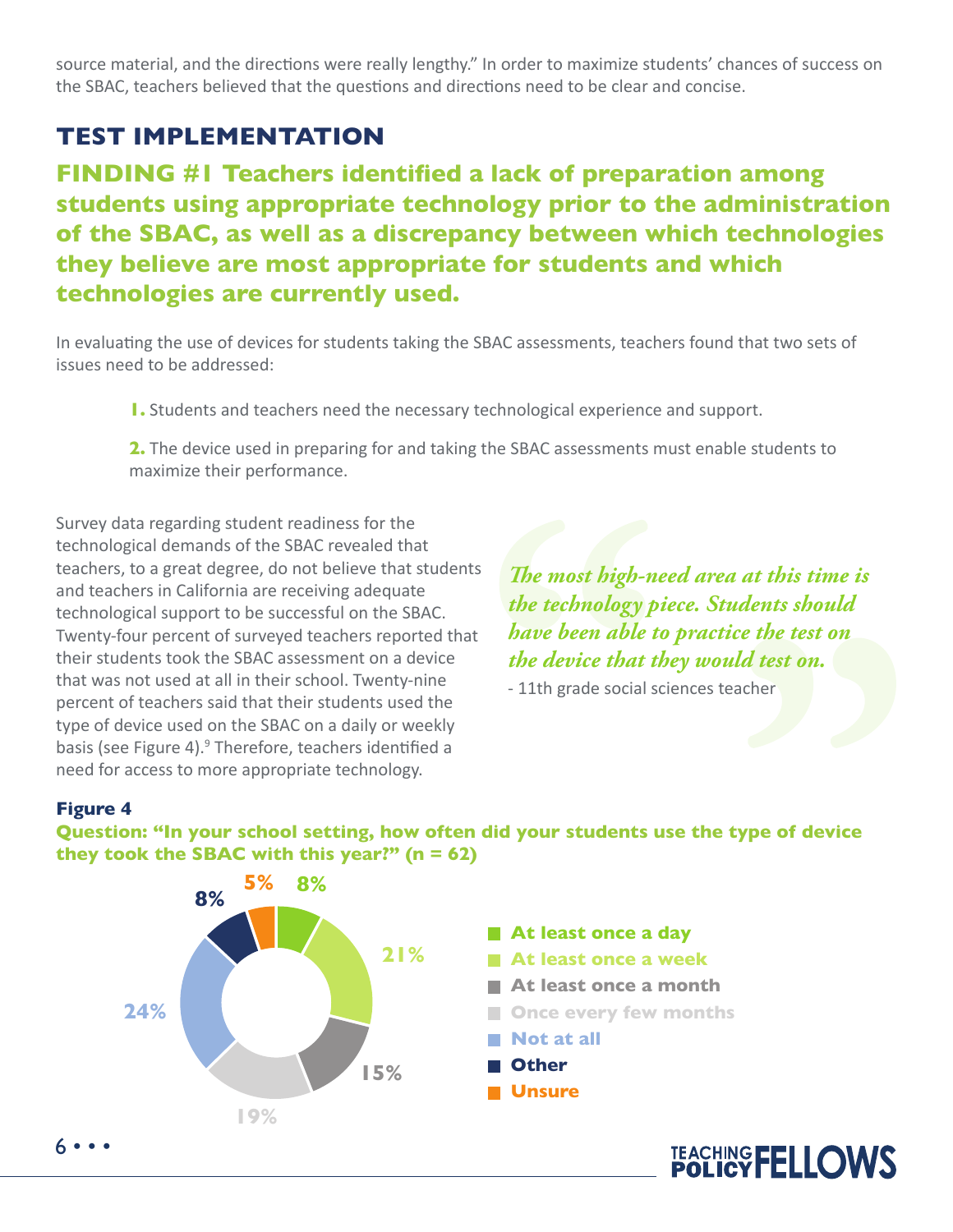We also heard from teachers that there seems to be a disconnect between the devices students use and the ones they believe are the most appropriate for the test. When asked which device their students took the test on this year, 48 percent of surveyed teachers reported that their students took the SBAC assessment on an iPad or other tablet device.<sup>10</sup> However, only 18 percent of teachers believed that an iPad or other tablet device are best suited for students to access the SBAC test.<sup>11</sup> Forty-seven percent of teachers believed that the device used by their students to take the SBAC test was either "extremely appropriate" or "very appropriate."<sup>12</sup> Despite the fact that iPads or tablets were the devices most commonly used on the test, 71 percent of surveyed teachers believed laptops or desktop computers are more suitable for students taking the test.<sup>13</sup>

During group discussions, teachers voiced concerns about accessing the test on an iPad or other tablet device. They explained that usually applications and websites present information linearly on a tablet or mobile device. However, when students take the SBAC on a tablet, it is presented in multiple frames, which requires students to access information on all sides of the screen. Teachers commented that students are unable to copy, paste, and annotate text in the way they are used to on computers. Many teachers questioned the benefits of the digital test without these interactive features.

*The experience on the iPad is different than on a laptop. It is not fair to kids to have different experiences with the test.*

- Elementary school teacher

**FINDING #2 Teachers feel strongly that they need uniform access to CCSS-aligned curricula and SBAC-aligned formative assessments, as well as the ability to develop assessments themselves.** 

Despite the fact that California has embraced adoption of the CCSS over the past few years, event participants reported that there is disparity in teachers' use of CCSS-aligned curriculum and the district's support in providing this curriculum. Twenty-one percent of teachers indicated that they did not have a CCSS-aligned curriculum for the 2014-15 school year (see Figure 5). $14$ Fifty-one percent of teachers indicated that either their school or their district provided them with CCSS-aligned materials. Forty-nine percent of teachers developed

*I have supplemented [my curriculum] with Engage NY, Heinemann books, and TeachersPayTeachers. The District has not provided the needed support.* 

- 3rd grade teacher

the materials on their own, worked with a group of colleagues to develop them, or secured them from other sources.<sup>15</sup> Qualitative data suggest that teachers are putting in extra time and resources to develop or obtain the CCCSS-aligned curricula they need in order to prepare their students for the SBAC.

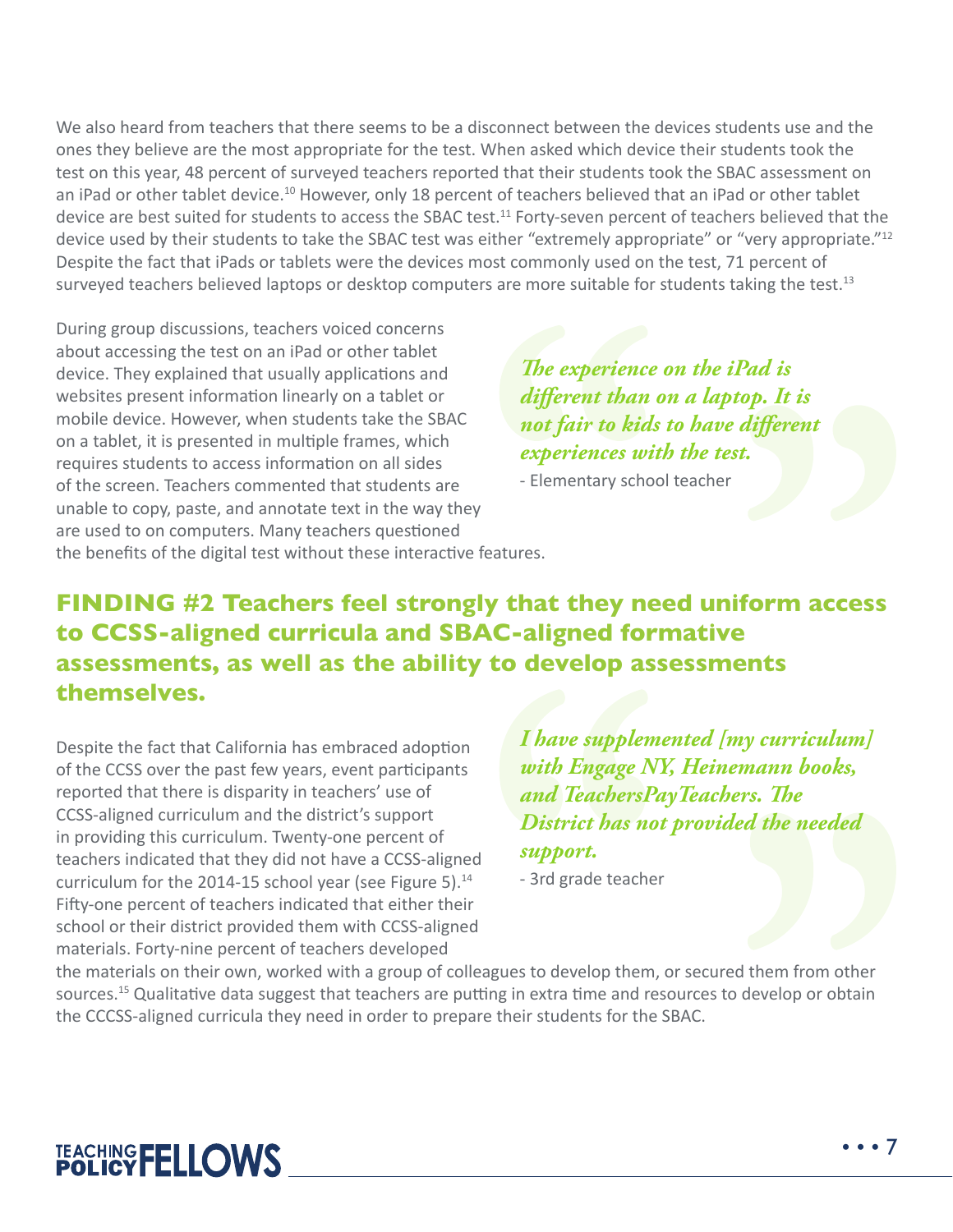#### **Figure 5**

**Question: "Do you currently have curriculum for the 2014-2015 school year that is aligned to the Common Core State Standards?" (n=62)** 



Surveyed teachers demonstrated a desire for consistent and greater access to SBAC-developed formative assessments. A majority of teachers (54 percent) felt that the use of these assessments would be either "extremely useful" or "very useful."<sup>16</sup> While survey questions did not include any explicit questions on teachers' awareness of existing SBAC formative assessments, qualitative data suggest that substantial number of teachers have not yet seen any SBAC formative assessments.

A key theme seen both in the quantitative and qualitative data centered on teachers' desire to create their own formative assessments (as supplements to SBAC formative assessments.) When asked about the types of professional development they would find most useful, 77 percent of respondents said that it would be "extremely useful" or "very useful" to have professional development on how to create formative assessments that measure students' progress towards success on the SBAC.<sup>17</sup>

Consistent with teachers' generally positive views on the SBAC assessment, survey data suggest that teachers are looking to further increase the use of SBAC assessments as a diagnostic and formative tool. Increasingly, teachers are using SBAC sample assessments and performance tasks in their classrooms. Eighty-six percent of teachers said they would find greater access to SBAC sample questions to be either "extremely useful" or "very useful."<sup>18</sup> More SBAC sample questions would enable teachers to both better prepare their students to take the SBAC and improve instruction.

#### **FINDING #3 Teachers expressed a need for professional development focused on how to use SBAC results to inform instruction and how to track students' mastery of skills.**

Overall, teachers expressed a relatively low level of confidence in preparing their students to take the SBAC. Only 20 percent of surveyed teachers reported being "extremely ready" or "very ready" to prepare students to take the SBAC assessments.<sup>19</sup> Teachers did not feel that professional development they received throughout the year adequately prepared them for this assessment. Sixty-three percent of teachers reported not receiving any professional development to help prepare their students for the SBAC.<sup>20</sup> During group discussions, several

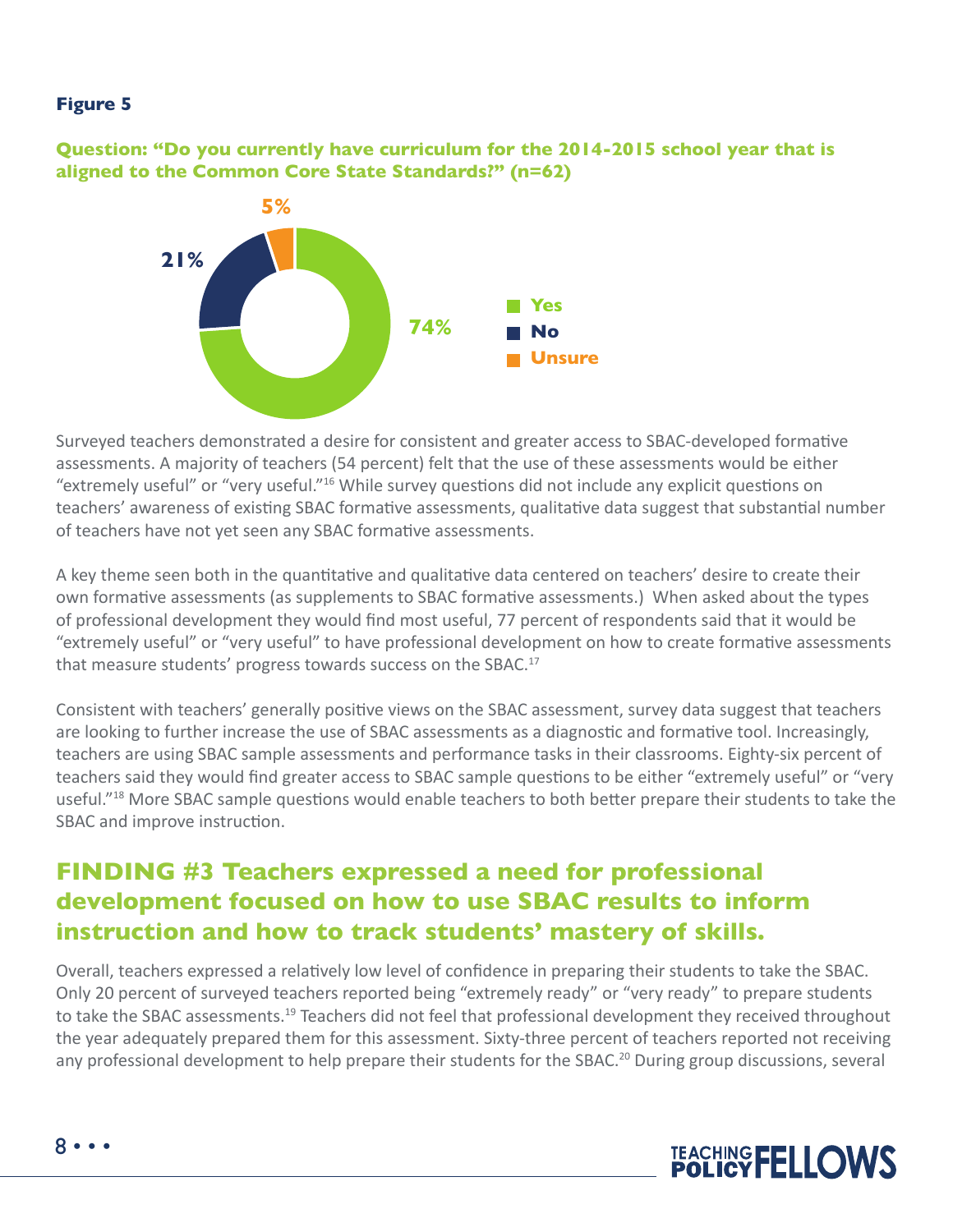teachers said that the Teach Plus event was the first time they received a guided training that supported their extended knowledge of SBAC testing.

When asked about the types of professional development they would find most useful, teachers said that professional development on how to use results from the SBAC to inform instruction would be the most useful, with 81 percent of teachers saying it would be "extremely useful" or "very useful" (see Figure 6).<sup>21</sup> Teachers also found that it would be either "extremely useful" or "very useful" to have professional development on how to track students' mastery of individual CCSS-aligned shifts (77 percent), professional development on how to create formative assessments that measure students' progress towards success on the SBAC (77 percent), and professional development on the CCSS (78 percent).<sup>22</sup>



**Question: "How useful would professional development on how to use results from SBAC to inform my instruction be to you as you help your students prepare for SBAC?" (n=63)** 



In addition to professional development, teachers expressed a need for other supports as they prepare their students for success on the SBAC. When provided with a list of five types of supports, including time to collaborate with fellow teachers in preparation for the test, access to more and better technology than their school currently has, more sample questions, additional preparation materials, and materials that help explain the shift to SBAC to families, the support that teachers said would be most useful was more sample questions, with 86 percent saying that these would be "extremely useful" or "very useful." Tied for second place was time to collaborate with fellow teachers (84 percent) and access to more/better technology (84 percent). Teachers also expressed a strong desire for additional preparation materials. Eighty percent of teachers said that these would be "extremely useful" or "very useful."<sup>23</sup> Teachers want these additional supports to ensure their students have all the tools they need to succeed on the SBAC.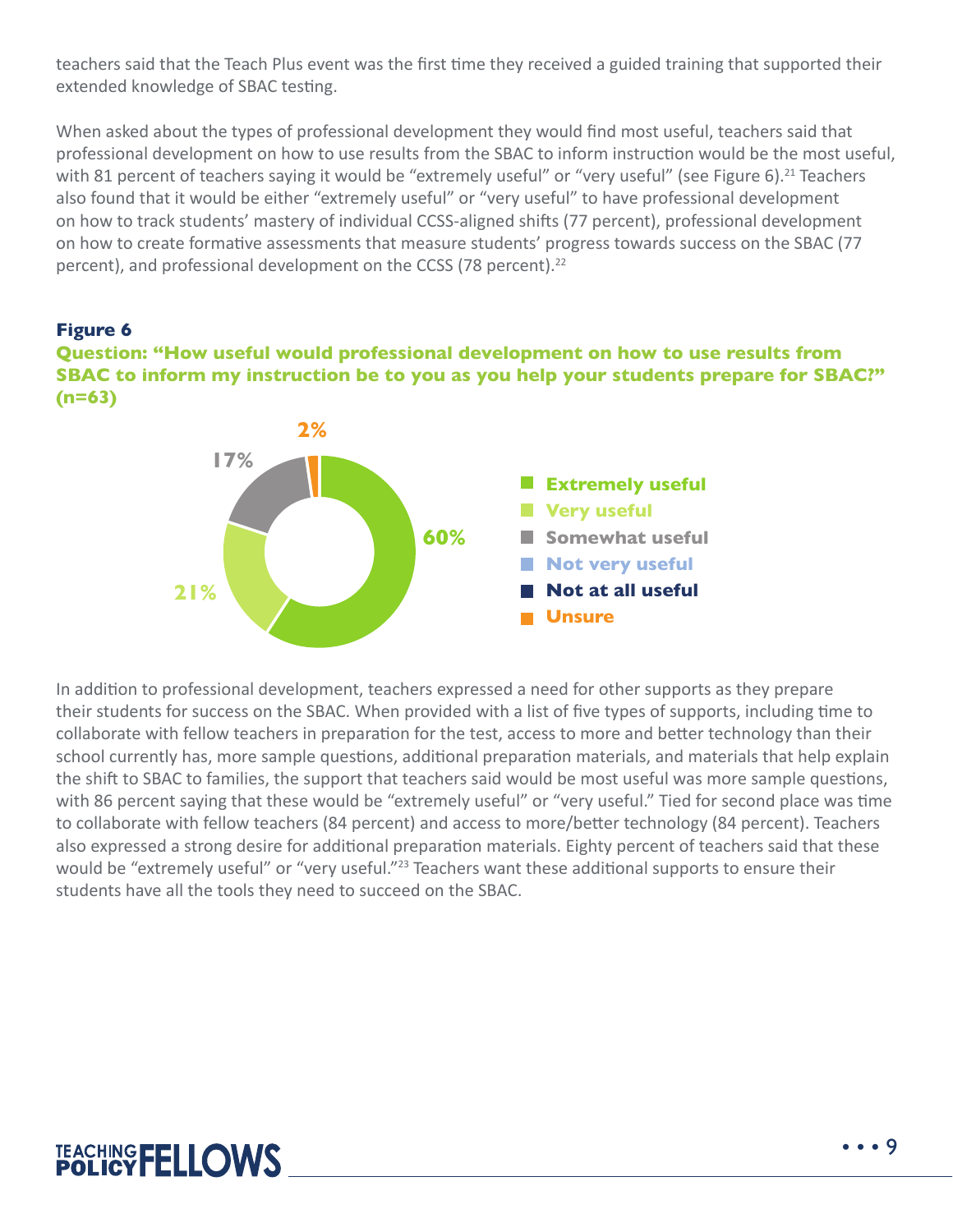#### **Moving Forward: What California Teachers Need**

During the event, teachers focused both on reviewing the content of the SBAC assessments, and on what supports they need to ensure successful administration of these tests in their classrooms. The teachers had critical feedback for test content developers, and for the district and state leaders who can help improve test implementation for them and their students.

When it comes to the content of the tests, the teachers at the event felt that Smarter Balanced assessments

*There needs to be PD time that is set aside for educators to look through the SBAC, take the test, analyze the questions, and plan how to best support our students. This PD needs to be available to all content-specific grade-level teachers in order to include linear planning.*

-10th grade ELA teacher

should strive for consistently high levels of rigorous expectations across all grade levels (particularly in higher grade levels) in order to allow for clear differentiation of student achievement. The teachers also felt that the assessments could be strengthened through simplification of test questions in terms of length of text, complexity of instructions, and visual formatting.

When it comes to successful test implementation, the teachers felt strongly that students should have extensive experience on the device that they use to take the assessments. Teachers at the event also felt that there needs to be consistency in both the appearance of test questions and the ease of use across all used platforms (laptops, tablets, etc.). When it comes to curriculum, teachers want districts to provide accessible and uniform access to curricula aligned to the CCSS and to the SBAC assessment. Districts should also provide targeted professional development focused on the use and interpretation of data from both the formative and summative Smarter Balanced assessments.



Lanea Austin\* Bootsie Battle-Holt\* Andrea Burke\* Ricardo Campos

Sarah De Smet\* Brenna Horan Carmen Ramos\* Jessyka Ramirez-Holden

Mike Stryer, Executive Director, Teach Plus Los Angeles Jennifer Kress, Research Associate, Teach Plus

\*Denotes lead authors

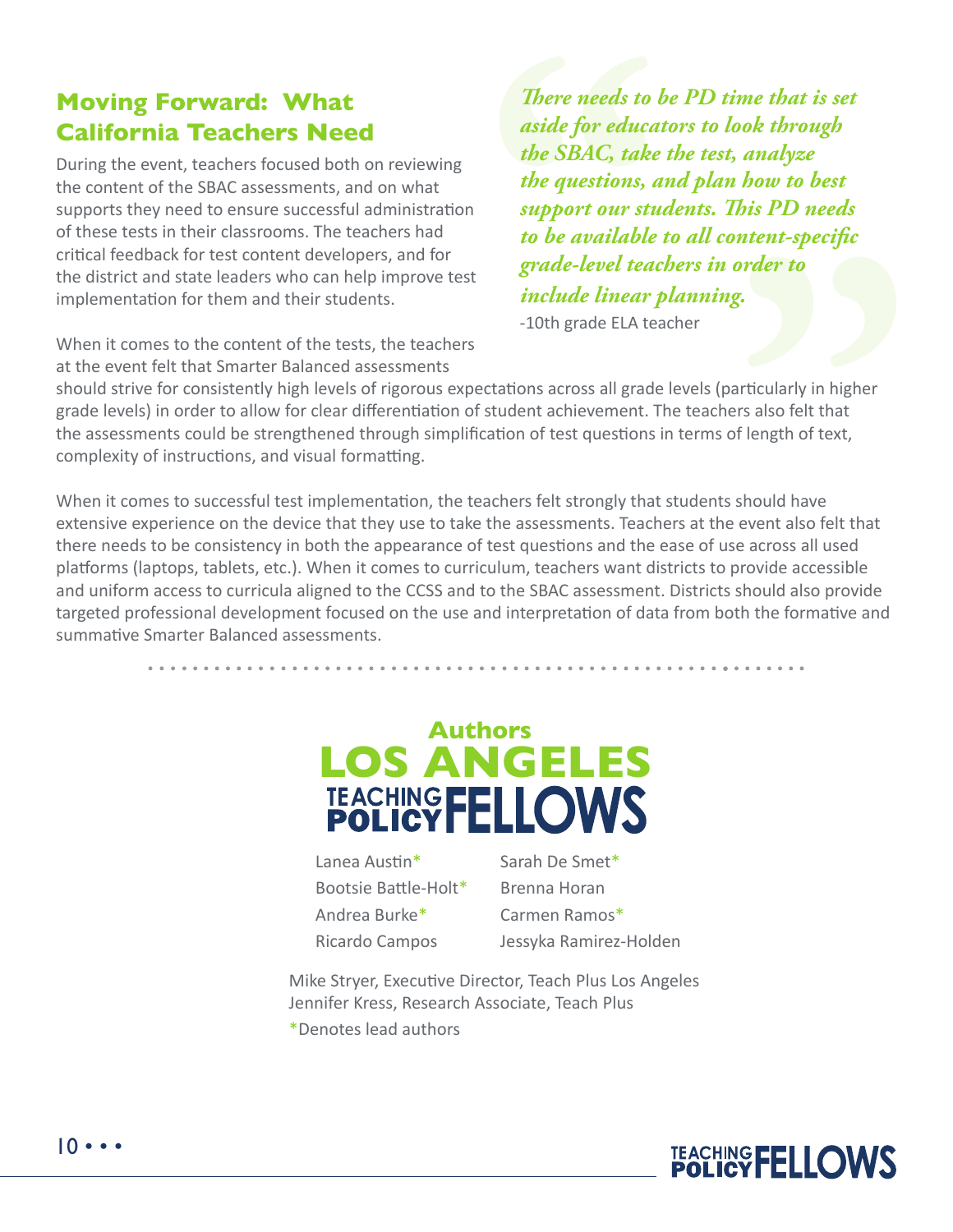#### **Event highlights**

- The event was open to all public school teachers.
- **•** In total, 68 teachers participated. Teachers were provided a small honorarium for their time and experience.
- **•** Among the 64 survey respondents, 45 percent teach in elementary school (pre-kindergarten to grade 5), 36 percent teach in middle school (grades 6 to 8), and 19 percent teach in high school (grades 9 to 12). When asked about their teaching subjects, 42 percent responded elementary generalist, 47 percent math, 34 percent ELA, 19 percent science, and 11 percent other.<sup>24</sup>
- **•** The event consisted of three sessions as follows:
	- **•** Session I was structured to ensure necessary background knowledge. Topics covered included:
		- o The instructional shifts expected by the CCSS in math and ELA
		- o The goals of next generation assessments compared to previous state tests
		- o Principles of high-quality assessments developed by the Council of Chief State School Officers (CCSSO) and Student Achievement Partners

Teachers were introduced to the rubric and materials they would use to evaluate assessment quality. Current classroom teachers from Los Angeles developed the rubric and materials. Rubrics were collected at the end of the session and used as qualitative data in this report.

**•** Session II allowed time for structured analysis of SBAC test items using the CCSSO and the rubric introduced in Session I. Teachers worked in small, content- and grade-based groups of 5-10 participants. The sample test items were supplied by SBAC. Items for analysis were divided by grade bands, and included a variety of question types and related stimuli. Attendees analyzed the items collaboratively with other teachers from their grade bands. Teachers recorded the results of their analyses after discussing the material with their groups.

**•** Session III, the last component of the event, consisted of small group discussions about their general experiences preparing for actual SBAC administration. Teachers took notes on curriculum and instructional supports they received that helped them prepare for SBAC, as well as curriculum and instructional supports that would further assist them. They also took notes on district and/or school supports their students received that helped them prepare for the SBAC, as well as what they believe could further assist their students in meeting the implementation needs of SBAC. These notes were collected and used for qualitative data for this report.

**•** At the end of the event, teachers were asked to complete a paper survey. The results from the 64 completed surveys were used as one data source for this report.

# TEACHING FELLOWS

• • • 11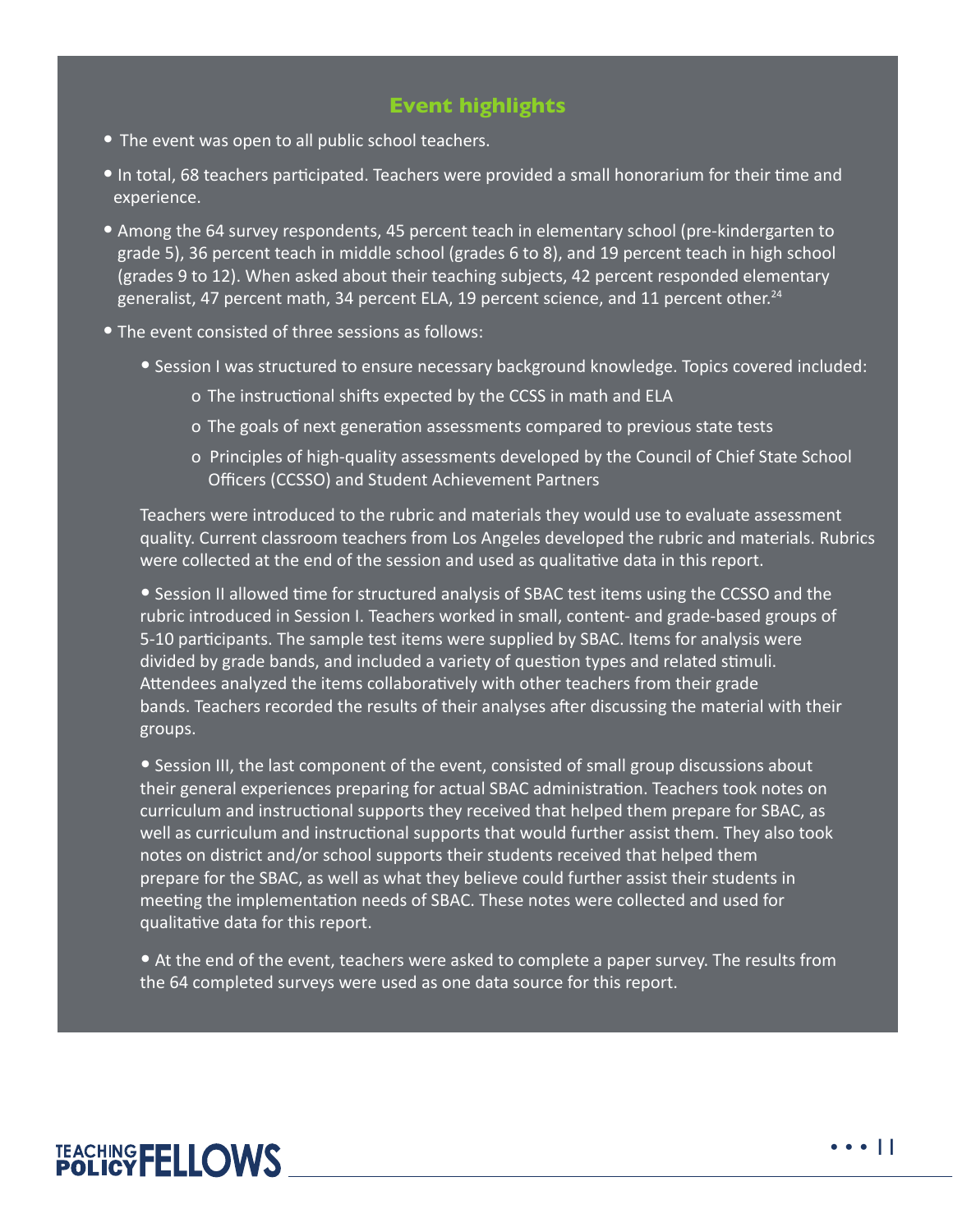#### **ENDNOTES**

1. Question: "How would you rate the quality of your previous state assessment as compared to SBAC?" (n = 61) Responses: "SBAC is a higher quality assessment when compared to our previous state assessment" (70.5 percent), "SBAC is about the same as our previous state assessment." (23.0 percent), "SBAC is a lower quality assessment when compared to our previous state assessment." (6.6 percent).

2. Question: "Overall, how well aligned is SBAC to the Common Core State Standards?" (n = 62) Responses: "Extremely well aligned" (3.2 percent), "Quite well aligned" (50.0 percent), "Somewhat well aligned" (40.3 percent), "Slightly well aligned" (6.5 percent), "Not at all well aligned" (0 percent).

3. Question: "Is SBAC assessing an appropriate depth of student knowledge as compared to the Common Core State Standards?" (n = 62) Responses: "SBAC is assessing too shallow a depth of student knowledge" (11.3 percent), "SBAC is assessing an appropriate level of student knowledge" (62.9 percent), "SBAC is assessing too deep a depth of student knowledge" (25.8 percent).

4. Question: "Based on your prior experiences and what you have seen today, how well does SBAC do in measuring critical thinking skills?" (n = 62) Responses: "Extremely well" (21.0 percent), "Very well" (40.3 percent), "Somewhat well" (33.9 percent), "Not very well" (3.2 percent), "Not well at all" (1.6 percent), "Unsure" (0 percent).

5. Question: "Based on your prior experiences and what you have seen today, how well does SBAC do in measuring skills that students must have in order to be college- and career-ready?" ( $n = 62$ ) Responses: "Extremely well" (24.2 percent), "Very well" (30.7 percent), "Somewhat well" (35.5 percent), "Not very well" (6.5 percent), "Not well at all" (0 percent), "Unsure" (3.2 percent).

6. Question: "Does SBAC assess student knowledge using an appropriate variety of question types?" (n = 57) Responses: "SBAC question variety is too narrow, the question types are too easy" (7.0 percent), "SBAC question variety is appropriate" (64.9 percent), "SBAC question variety is too narrow, the question types are too difficult" (28.1 percent).

7. Question: "Based on your prior experiences and what you have seen today, how well does SBAC do in being appropriately rigorous for the grade level?" ( $n = 62$ ) Responses: "Extremely well" (19.4 percent), "Very well" (30.6 percent), "Somewhat well" (45.2 percent), "Not very well" (4.8 percent), "Not well at all" (0 percent), "Unsure" (0 percent).

8. Question: "Based on your prior experiences and what you have seen today, how well does SBAC do in being clear about what is being asked?" (n = 62) Responses: "Extremely well" (1.6 percent), "Very well" (30.7 percent), "Somewhat well" (45.2 percent), "Not very well" (19.4 percent), "Not well at all" (3.2 percent), "Unsure" (0 percent).

9. Question: "In your school setting, how often did your students use the type of device they took the SBAC with this year?" (n = 62) Responses: "At least once a day" (8.1 percent), "At least once a week" (21.0 percent), "At least once a month" (14.5 percent), "Once every few months" (19.4 percent), "Not at all"



 $12 \cdot \cdot \cdot$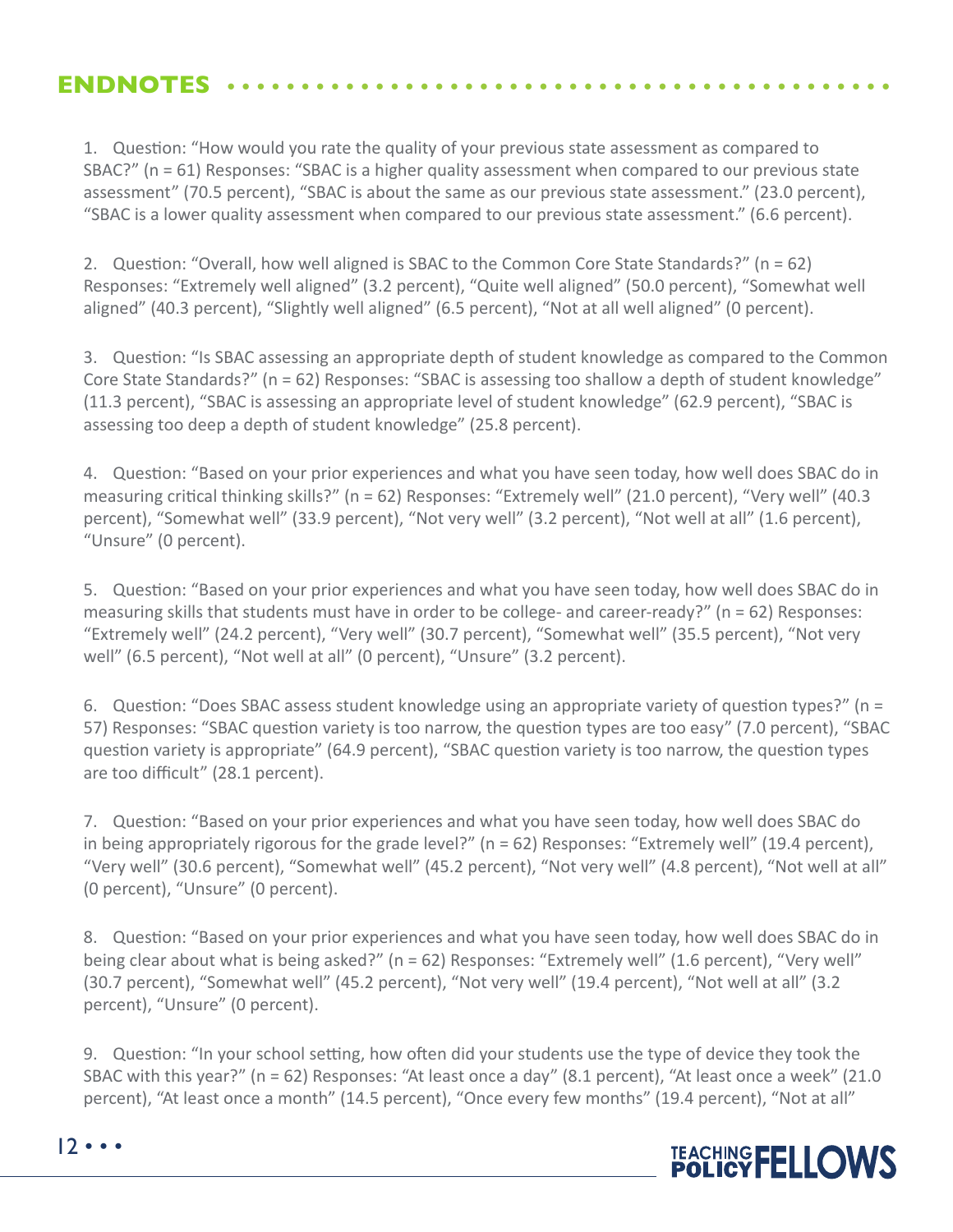(24.2 percent), "Other" (8.1 percent), "Unsure" (4.8 percent).

10. Question: "What type of device did your students take the SBAC with this year? (If there was more than one device, please circle all that apply)" (n=62) Responses: "An iPad or other tablet device" (48.4 percent), "A laptop computer" (30.7 percent), "A desktop computer" (9.7 percent), "My students took the test in the paper format" (1.6 percent), "Other" (4.8 percent), "My students did not take the SBAC this year" (4.8 percent).

11. Question: "Which device do you feel is best suited for students to access the SBAC test?" (n=62) Responses: "An iPad or other tablet device" (17.7 percent), "A laptop computer" (40.3 percent), "A desktop computer" (30.7 percent), "A paper format" (3.2 percent), "Other" (8.1 percent).

12. Question: "How appropriate was the use of the device your students used to take the SBAC this year?" (n=62) Responses: "Extremely appropriate" (4.8 percent), "Very appropriate" (41.9 percent), "Somewhat appropriate" (35.5 percent), "Not very appropriate" (4.8 percent), "Not at all appropriate" (3.2 percent), "Unsure" (9.7 percent).

13. See endnote 11

14. Question: "Do you currently have curriculum for the 2014-2015 school year that is aligned to the Common Core State Standards?" (n=62) Responses: "Yes" (74.2 percent), "No" (21.0 percent), "Unsure" (4.8 percent).

15. Question: "Where do your curricular materials come from?" (n=61) Responses: "My school provided them" (29.5 percent), "My district provided them" (21.3 percent), "I worked with a group of colleagues to develop them" (11.5 percent), "I developed them on my own" (14.8 percent), "Other" (23.0 percent).

16. Question: "Based on your experience with SBAC sample summative assessment items, how useful would you find other SBAC assessments for diagnostic and formative purposes?" (n=63) Responses: "Extremely useful" (15.9 percent), "Very useful" (38.1 percent), "Somewhat useful" (38.1 percent), "Not very useful" (1.6 percent), "Not at all useful" (0 percent), "Unsure" (6.4 percent).

 17. Question: "How useful would professional development on how to create formative assessments that measure students' progress towards success on SBAC be to you as you help your students prepare for SBAC?" (n=56) Responses: "Extremely useful" (48.4 percent), "Very useful" (28.1 percent), "Somewhat useful" (15.6 percent), "Not very useful" (6.3 percent), "Not at all useful" (0 percent), "Unsure" (1.6 percent).

18. Question: "How useful would more sample questions be in helping your students prepare to take SBAC?" (n=64) Responses: "Extremely useful" (43.8 percent), "Very useful" (42.2 percent), "Somewhat useful" (12.5 percent), "Not very useful" (0 percent), "Not at all useful" (1.6 percent), "Unsure" (0 percent).

19. Question: "How ready are you to prepare your students to take SBAC?" (n=64) Responses: "Extremely ready" (3.1 percent), "Very ready" (17.2 percent), "Somewhat ready" (56.3 percent), "Not very ready" (20.3 percent), "Not at all ready" (3.1 percent).



• • • 13